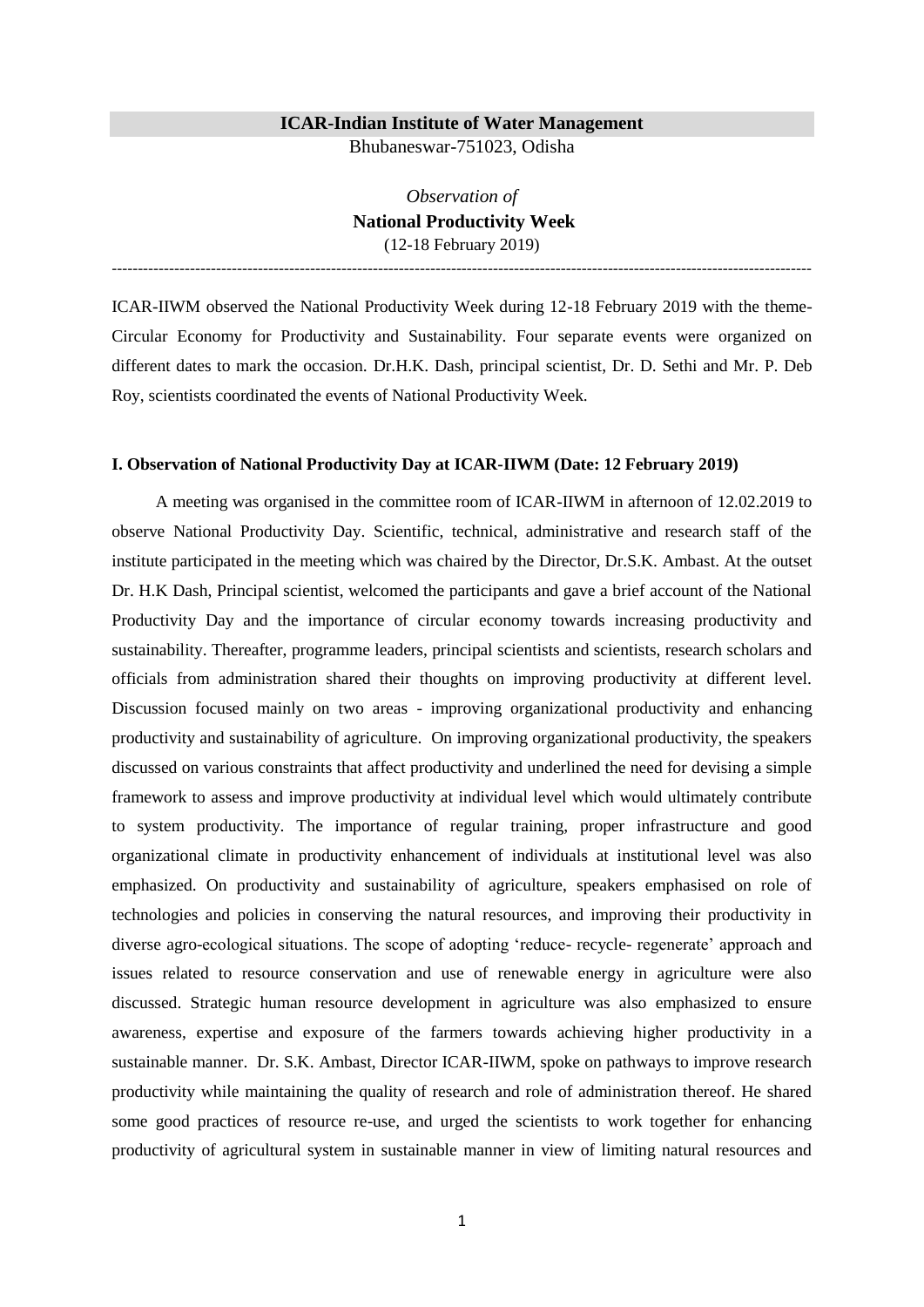ever increasing demand for food. Dr.D.Sethi, Scientist, briefed the participants about the activities planned for National Productivity Week and proposed the vote of thanks.



# **II. Farmers' training programme in Balipatna block (Date: 15 February 2019)**

A demonstration-cum-training programme on vermicomposting was organized at Bhakar Sahi village of Balipatana block production on 15.2.2019. About 50 farmers participated in the training programme. A Vermicompost making bed made of 450 GSM Tarpaulin sheet with dimension 12ft x4ftx2ft was used. The bed had air circulation mesh at its side and an orifice for collection of vermiwash. Scientists of ICAR-IIWM gave detailed demonstration on filling the vermicomposting pit with locally available materials. The bed was installed under the shade of trees with gentle slope to drain excess water. Moist straw was used as bedding material. Partially decomposed cow dung, dry leaves and chopped straw were used layer by layer to fill up. Appropriate moisture condition was created by sprinkling water. Adequate number of African variety of earthworms was released in the bed. Moist gunny bags were used to cover the materials. Participants were also sensitized about the importance of of National Productivity Week. Lectures were also delivered on micro irrigation, improving and maintaining soil health, increasing water productivity with sustainable approach, etc. Queries of farmers on different aspects of agriculture were also addressed. Vermicompost was perceived as a valuable technology by the farmers. Scientists of ICRA-IIWM - Dr. S.K.Rautray, Dr.H.K.Dash, Dr.S.Mohanty, Dr.D.Sethi and Mr. P. Deb Roy -were the resource persons in the programme.

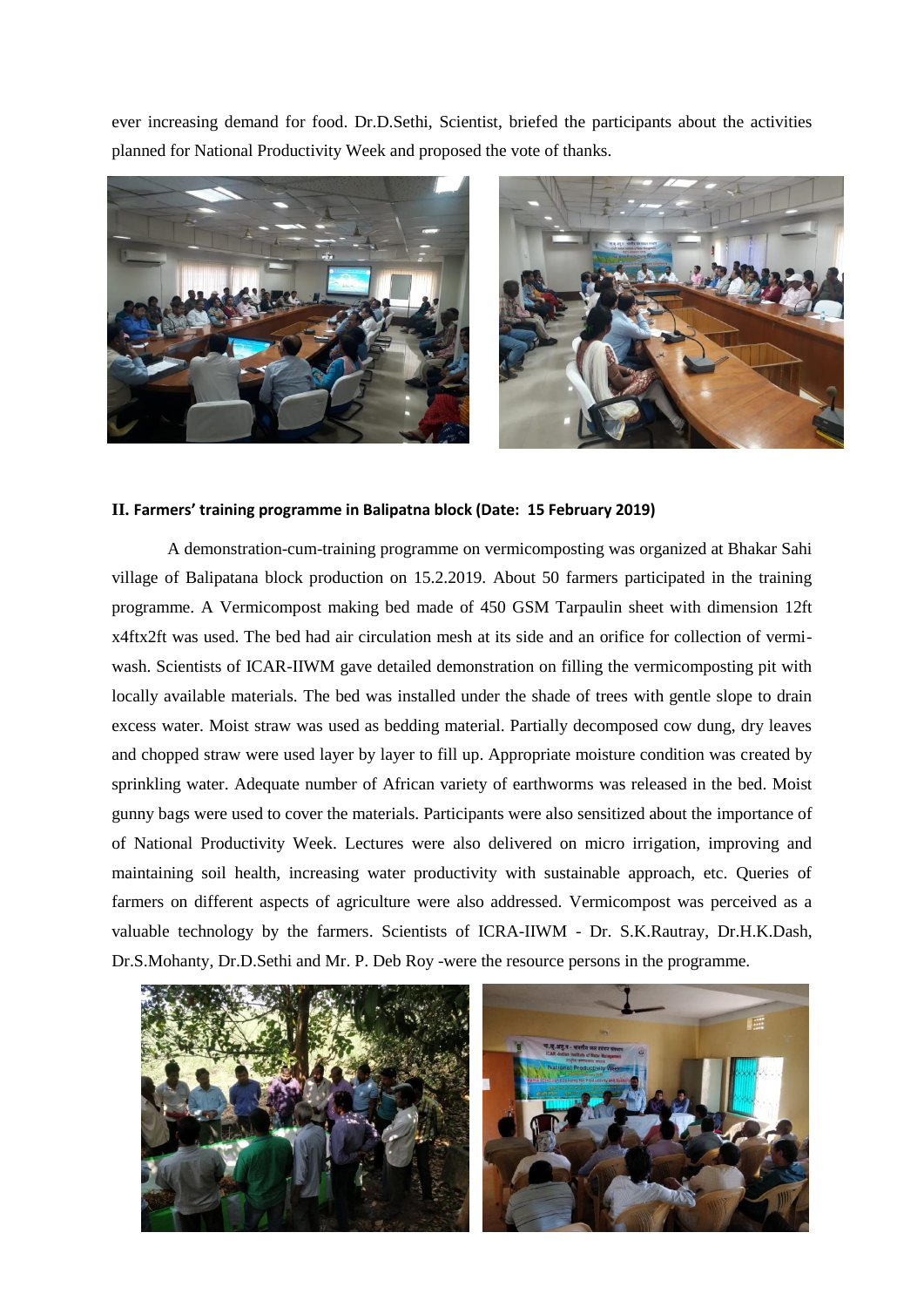## **III. Farmer-scientist interface meeting in Hansapada (Date: 16 February 2019)**

As a part of the awareness campaign on National Productivity Week, a farmer-scientist interface on 'improving agricultural productivity and sustainability through efficient resource management' was organized in Hansapada village of Nimapara block in Puri district. Considering the context of the locality, two topics- management of ground water resources, management of homestead resources in improving agriculture productivity and sustainability were discussed. On ground water management, issues related to consequences of over-exploitation of ground water, on-farm loss of irrigation water in rice cultivation and methods to reduce the loss, and benefits of micro-irrigation in improving water productivity and related government schemes were discussed. On homestead resource management, scientists discussed the scope for use of homestead land, use and reuse of household resources including livestock resources and multiple use of pond in enhancing productivity. The direct and indirect contribution of the judicious use and reuse of resources to Swatchh Bharat Abhiyan (SBA) was also discussed. Few participants also shared their experiences on changing scenario of ground water in the locality, constraints and success in adoption of new cropping sequences and problems in availing government support services. Sixty-five men and women farmers from five nearby villages attended the programme. ICAR-IIWM Scientists - Dr. P.Panigrahi, Dr. D.Sethi and Dr. H.K.Dash were the resource persons in the programme.



## **IV. Awareness programme for school students (Date: 18 February 2019)**

An awareness programme on National productivity week was organized at the Saraswati Sishu Vidya Mandir, Niladri Vihar, Bhubaneswar, on 18.2.2019. About 150 students participated in the programme. In the beginning, the participating students were given an understanding about productivity and sustainability and their importance for holistic development of agriculture and the economy. Scientists of IIWM discussed topics related overexploitation natural resource resources and its negative consequences for the society, scope of using renewable resources in agriculture and